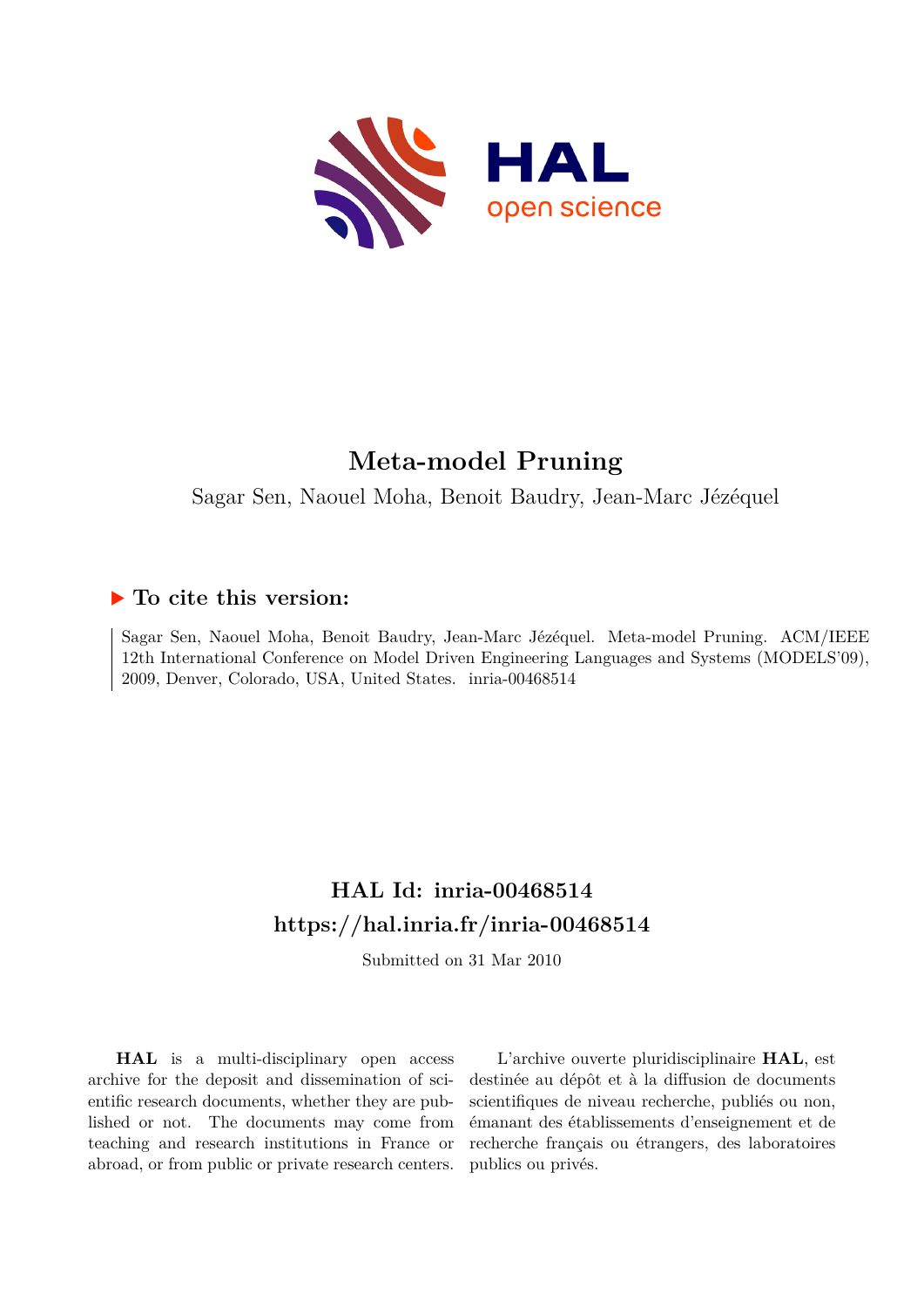## Meta-model Pruning\*

Sagar Sen, Naouel Moha, Benoit Baudry, and Jean-Marc Jézéquel

INRIA Rennes-Bretagne Atlantique, Campus universitaire de beaulieu, 35042 Rennes Cedex, France {ssen,moha,bbaudry,jezequel}@irisa.fr

Abstract. Large and complex meta-models such as those of Uml and its profiles are growing due to modelling and inter-operability needs of numerous stakeholders. The complexity of such meta-models has led to coining of the term meta-muddle. Individual users often exercise only a small view of a meta-muddle for tasks ranging from model creation to construction of model transformations. What is the effective meta-model that represents this view? We present a flexible meta-model pruning algorithm and tool to extract effective meta-models from a meta-muddle. We use the notion of *model typing* for meta-models to verify that the algorithm generates a super-type of the large meta-model representing the meta-muddle. This implies that all programs written using the effective meta-model will work for the meta-muddle hence preserving backward compatibility. All instances of the effective meta-model are also instances of the meta-muddle. We illustrate how pruning the original Uml metamodel produces different effective meta-models.

Keywords: Meta-model pruning, GPML, DSML, UML, Kermeta, effective modelling domain, test input domain.

## 1 Introduction

Development of complex software systems using modelling languages to specify models at high-levels of abstraction is the philosophy underlying Model-Driven Engineering (MDE). There are two schools of thought that advocate the development of such modelling languages : general-purpose modelling and domain-specific modelling. General-purpose modelling is leveraged by modelling languages such as the Unified Modelling Language (UML)[\[1\]](#page-14-0) with a large number of classes and properties to model various aspects of a software system using the same language. The Uml superstructure consists of subsets of visual modelling languages such as Uml use case diagrams, activity diagrams, state machines, and class diagrams to specify models of software systems. Uml is also extensible using the profiles mechanism [\[2\]](#page-14-1) to provide modelling elements from specific domains such as services, aerospace systems, software radio, and data distribution [\[3\]](#page-14-2). One

The research leading to these results has received funding from the European Communitys Seventh Framework Programme FP7/2007-2013 under grant agreement 215483 (S-Cube).

A. Schürr and B. Selic (Eds.): MODELS 2009, LNCS 5795, pp. 32-46, 2009.

<sup>-</sup>c Springer-Verlag Berlin Heidelberg 2009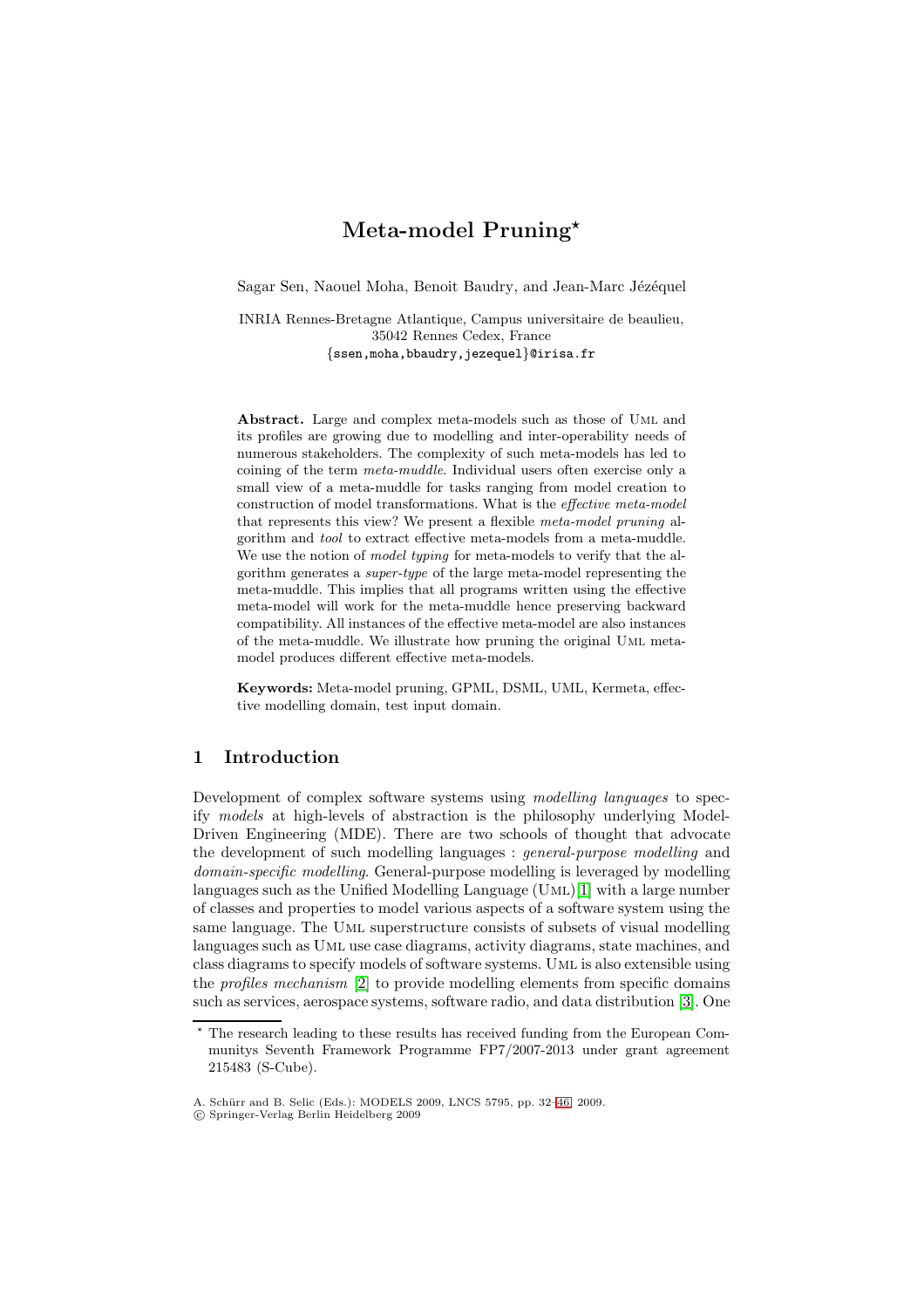of the primary advantages of the Uml standard and its profiles is inter-operability between related domains in software development. On the other hand, domainspecific modelling promotes the construction of pure domain-specific modelling languages (DSMLs) [\[4\]](#page-14-4). One of the main disadvantages of a DSML is finding the ideal scope for its long term use. Identifying the scope involves abstracting DSML concepts in very early stages of its development. This leaves little room for adding concepts later in the lifetime of DSML. Despite the existence of several DSMLs general-purpose modelling languages (GPMLs) such as Uml and its profiles are widely used to model complex software systems.

A major disadvantage of GPMLs such as the Uml is its ever growing complexity and size. The widely accepted modelling language Uml 2.0 has a specification document of about 1000 pages. The UML 2.0 meta-model used to specify the language contains 246 classes and 583 properties. The large number of classes and properties with several complex dependencies between them has led to the coining of the censorious term meta-muddle [\[5\]](#page-14-5) to characterize huge GPMLs such as the Uml. This criticism of Uml can be attributed to the fact that it is an overspecification of the real *modelling domain* for a given application. For instance, if we intend to generate code from Uml state machines there is no need to expose modelling elements for activity diagrams, or use case diagrams to the code generator. In practice, each application of the Uml utilizes a subset of classes and properties in the UML. What is the *effective meta-model* that contains these required classes and properties and all its mandatory dependencies? This is the question that intrigues us and for which we provide a solution.

In this paper, we present a *meta-model pruning algorithm* that takes as input a large meta-model and a set of required classes and properties, to generate a target effective meta-model. The effective meta-model contains the required set of classes and properties. The term pruning refers to removal of unnecessary classes and properties. From a graph-theoretic point of view, given a large input graph (large input meta-model) the algorithm removes or prunes unnecessary nodes (classes and properties) to produce a smaller graph (effective meta-model). The algorithm determines if a class or property is unnecessary based on a set of rules and options. One such rule is removal of properties with lower bound multiplicity 0 and who's type is not a required type. We demonstrate using the notion of model typing that the generated effective meta-model, a subset of the large meta-model from a set-theoretic point of view, is a super-type, from a type-theoretic point of view, of the large input meta-model. This means that all programs written using the effective meta-model can also be executed for models of the original large meta-model. The pruning process preserves the meta-class names and meta-property names from the large input meta-model in the effective meta-model. This also implies that all instances (models) of the effective metamodel are also instances of the initial large input meta-model. All models of the effective meta-model are exchangeable across tools that use the large input meta-model as a standard. The extracted effective meta-model is very much like a transient DSML with necessary concepts for a problem domain at a given time. For example, we present an application of our algorithm to generate an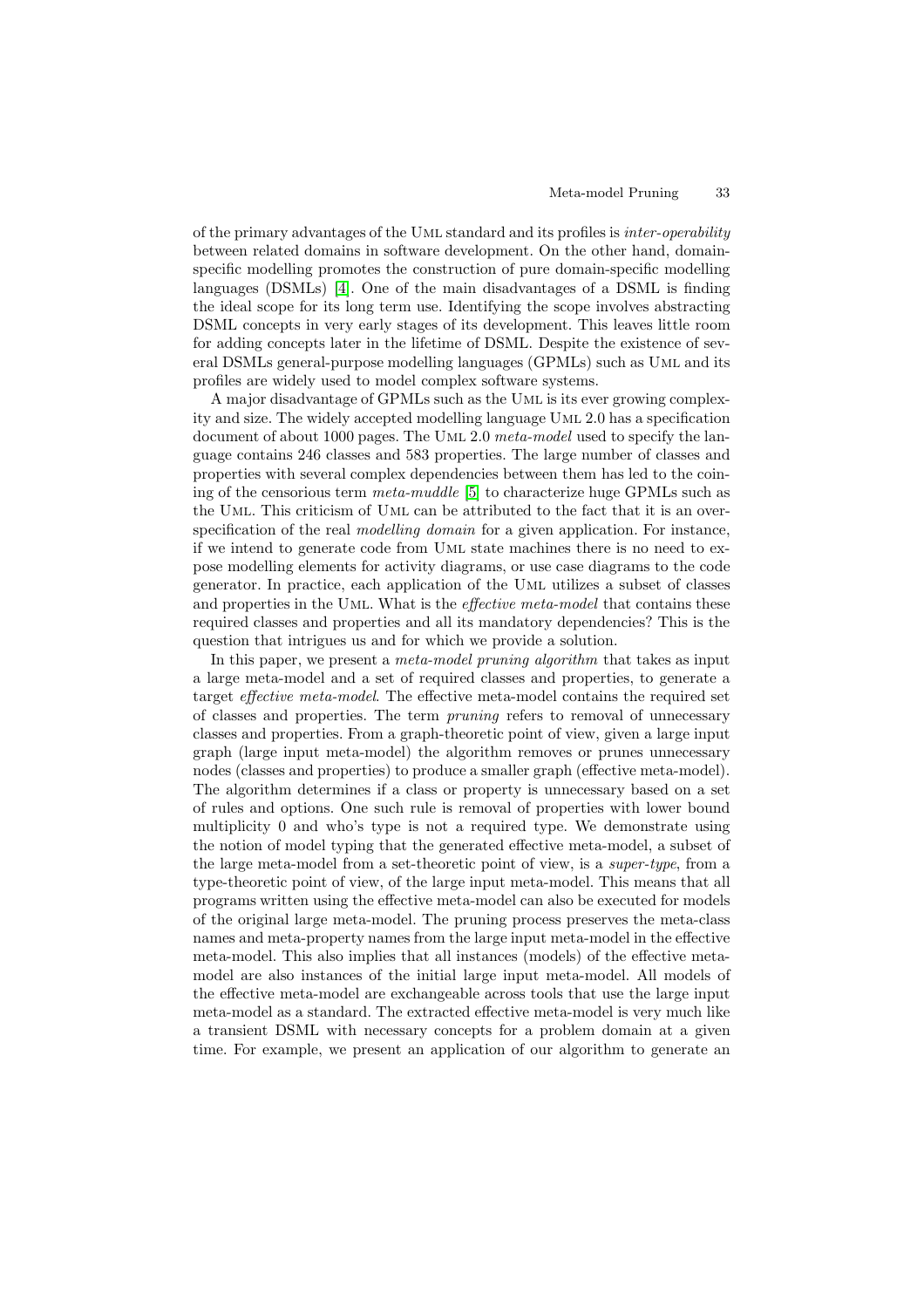effective meta-model to specify test models for a model transformation. The model transformation is developed by the French Spatial Agency (CNES) to transform Uml models to code for embedded systems.

The paper is organized as follows. In Section [2](#page-3-0) we present the motivation for our work. We present related work in Section [3](#page-5-0) that attempt to solve problems discussed in motivation. In Section [4](#page-6-0) we present the meta-model pruning algorithm. We introduce model typing in Section [5](#page-11-0) to show that the effective metamodel is indeed a super-type of the large meta-model. In Section [6](#page-12-0) we present the application of meta-model pruning to obtain an effective meta-model for develop test models for a model transformation. We conclude and present future work in Section [7.](#page-14-6)

### <span id="page-3-0"></span>2 Motivation

The motivation for us to develop a meta-model pruning algorithm comes from observations made by us and others in various phases of the MDE process. We categorize our observations in the form of scenarios:

Scenario 1: Input Domain of Model Transformations. A large meta-model such as that of Uml is the de facto input meta-model for a large number of model transformations or model processing programs/tools. However, many of these model transformations manipulate only a subset of the concepts defined in the input meta-model. There is a sparse usage of concepts in the input meta-model. For instance, code generators from Uml state machines [\[6\]](#page-14-7) normally use only the UML class diagram and UML state machine modelling elements. Therefore, often the *large meta-model is not the real input meta-model* of a model transformation. We illustrate this scenario in Figure [1](#page-4-0) (a) where meta-model  $MM_{large}$  specifies a large set of models but a model transformation  $MT$  is developed to process only a subset of this large set.

Scenario 2: Chain of Model Transformations. A consequence of not defining the real input domain of a model transformation is the non-compatibility/mismatch of outputs and inputs between transformations in chain. Consider a sequence of model transformations as shown in Figure [1](#page-4-0) (b). The output metamodel  $MM_o^a$  of model transformation  $MT_a$  is also the input meta-model  $MM_i^b$ for the next model transformation  $MT_b$ . However, we do not know if all models generated by  $MT_a$  can be processed by the model transformation  $MT_b$  as the concepts manipulated by the model transformations may be different. In [\[7\]](#page-14-8), we identify this issue as one of the barriers to validate model transformations. Not identifying and dealing with this mismatch between the real input meta-model and real output meta-model can lead to serious software faults.

Scenario 3: Testing Model Transformations. Creating a model that conforms to a large meta-model does not always require all the concepts in the meta-model. For instance, if you want to create a model to test a model transformation of the large meta-model you may need to use only a small number of concepts. The entire large meta-model does not serve the purpose of creating test models for a certain sub-domain of the input meta-model. The large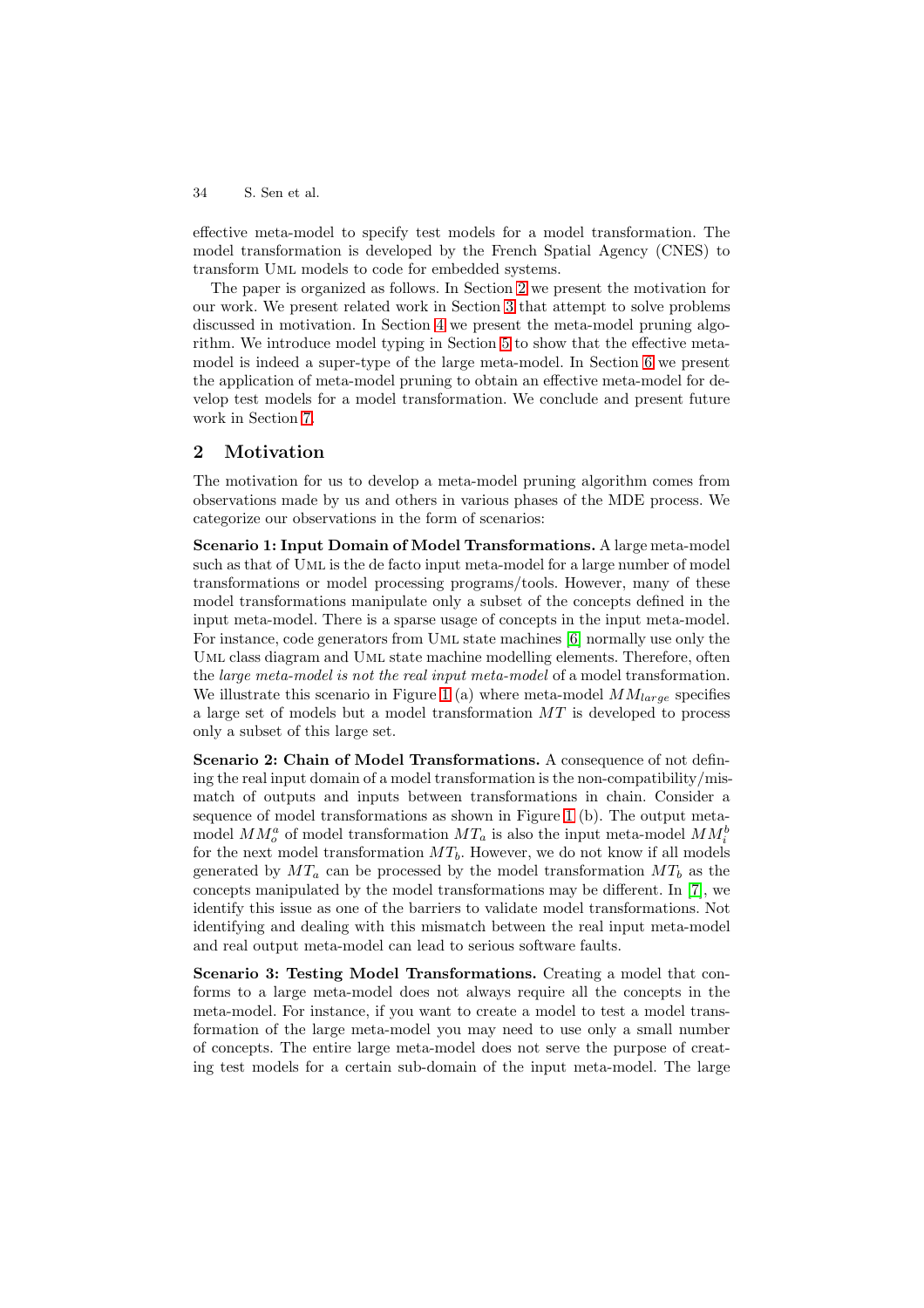

<span id="page-4-0"></span>Fig. 1. Effective Meta-model Scenarios in Model Transformation Development

meta-model could pose a problem for a test model developer as she/he can be confused by the large number of concepts in the meta-model. In the context of automated testing, if you want to generate test models (such as using the tool Cartier [\[8\]](#page-14-9) [\[9\]](#page-15-0)) then you would want to transform the smallest possible input meta-model to a formal language for constraint satisfaction. Transforming the entire meta-model to a formal language will lead to a enormous constraint satisfaction problem. These large constraint satisfaction problems are often intractable. Solving smaller constraint satisfaction problems obtained from a small set of concepts and subsequently with fewer variables is relatively feasible.

Scenario 4: Software Process Modelling: Software process models contain several workflows. However, each workflow in a software process uses different sub-domains of a single shared meta-model such as the the Uml. These workflows are often realized by different people and at different times. There are several software process methodologies that use the UML as the shared modelling language. The most popular of them is the Rational Unified Process (RUP) [\[10\]](#page-15-1).



<span id="page-4-1"></span>Fig. 2. (a) Workflows in RUP and its usage of UML (b) Workflow of ACCORD and its use of Uml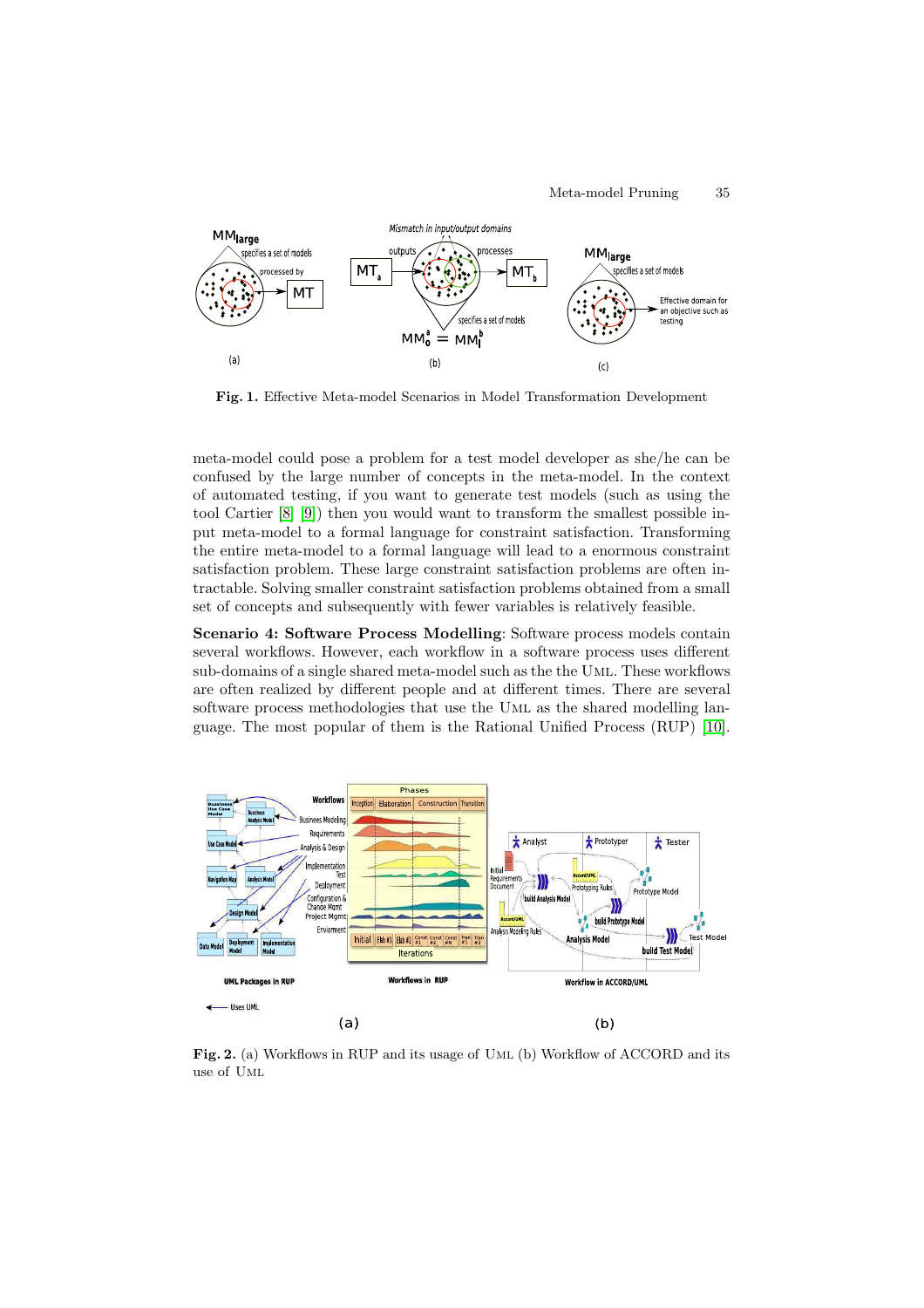Figure  $2(a)$  shows the different workflows of RUP and the use of different subsets of Uml for each workflow. Dedicated software processes such as ACCORD [\[11\]](#page-15-2) use Uml extended with domain-specific constructs to develop real-time systems. In Figure [2\(](#page-4-1)b), we show the use of subsets UML in the ACCORD process. People involved in a certain workflow of a software process are exposed to concepts in the entire shared meta-model such as the Uml instead of a subset of Uml that represents their real work area. The access to unnecessary modelling elements to an engineer of a workflow could lead to errors in the software process.

The above scenarios are only some of the many possible scenarios where a large meta-model defines the modelling domain while only a sub-domain is in use.

#### <span id="page-5-0"></span>3 Related Work

There has always been a need to define the effective modelling domain for a given objective in MDE. This is true especially in the case of using large GPMLs such as Uml. In this section we present related work that deal with the problem of obtaining and using the effective modelling domain. We also pinpoint our contributions in this work.

Consider a fundamental task in MDE: Creating a model in a model editor such as in the Eclipse [\[12\]](#page-15-3) environment. A popular editor for UML models is TOPCASED [\[13\]](#page-15-4). The tool can be used to create Uml models such as class diagrams, state machines, activity diagrams, and use-case diagrams. If a modeller chooses to create class diagrams the tool presents the user with modelling elements for class diagrams such as classes and associations but not Uml state machine modelling elements such as states and transitions. Therefore, the tool inherently prevents the modeller from using an unnecessary part of the Uml meta-model. The hard-coded user interface in TOPCASED in fact presents the modeller with an effective modelling domain.

Model transformations on GPMLs such as Uml are built for specific tasks and can process only a sub-domain of its huge input domain. To filter the input to a model transformation pre-conditions [\[14\]](#page-15-5) are specified in a constraint language such as Object Constraint Language (OCL) [\[15\]](#page-15-6) [\[16\]](#page-15-7). Graph transformation based model transformation languages specify pre-conditions to apply a graph rewriting rule on a left-hand side model pattern [\[17\]](#page-15-8). Both pre-condition contracts and patterns are specified on the entire input meta-model while they refer to only a sub-domain.

In the paper [\[5\]](#page-14-5) Solberg et al. present the issue of navigating the meta-muddle notably the Uml meta-model. They propose the development of Query/Extraction tools that allow developers to query the metamodel and to extract specified views from the metamodel. These tools should be capable of extracting simple derived relationships between concepts and more complex views that consist of derived relationships among many concepts. They mention the need to extract such views for different applications such as to define the domain of a model transformation and extracting a smaller metamodel from the concepts used in a model. Meta-modelling tools such as those developed by Xactium [\[18\]](#page-15-9) and Adaptive Software [\[19\]](#page-15-10) possess some of these abilities. The authors of [\[5\]](#page-14-5) propose the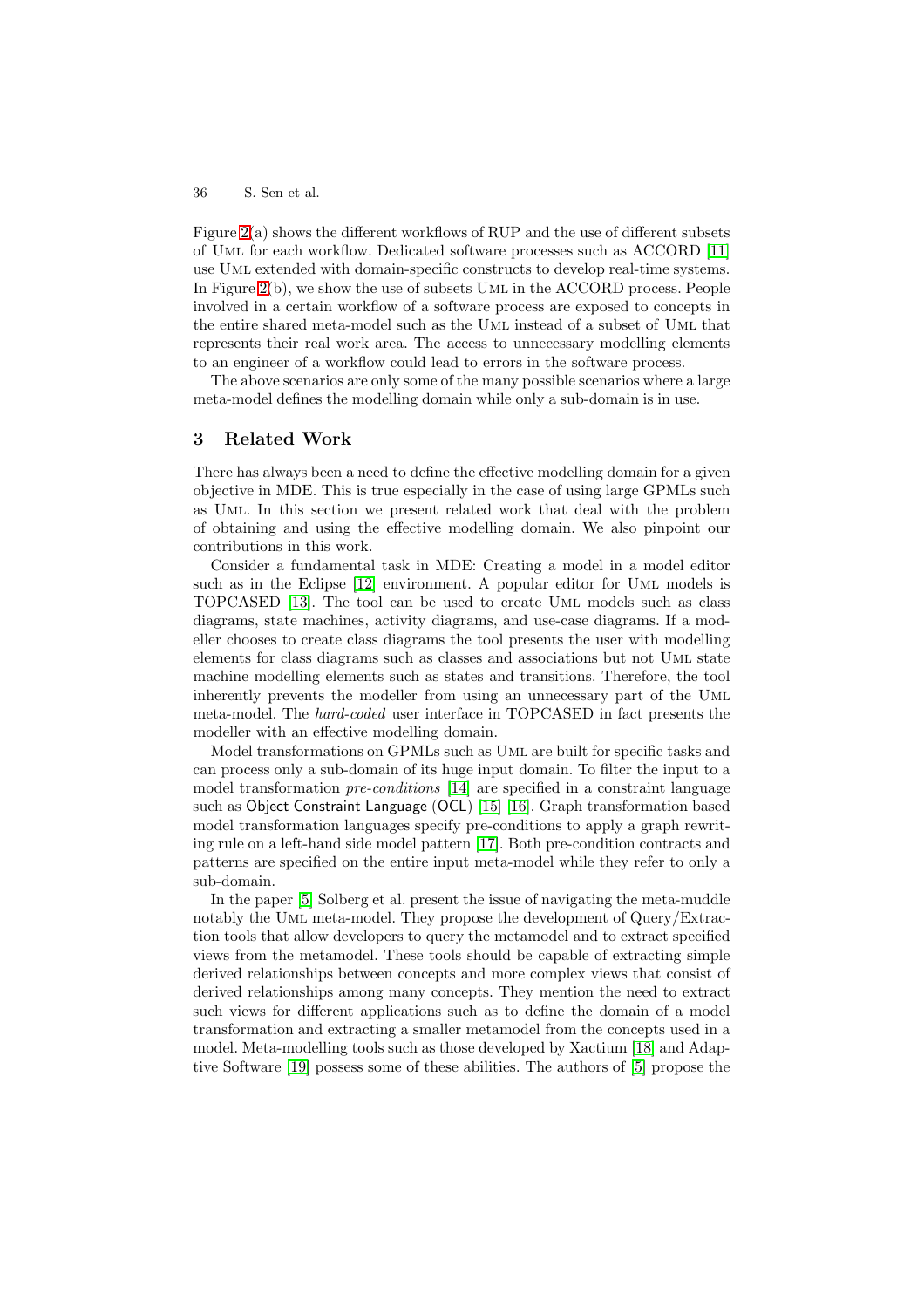use of aspects to extract such views. However, the authors do not elaborate on the objectives behind generating such views.

In this paper, we present the following contributions emerging from our observations in MDE and survey of previous work:

- Contribution 1: We present a meta-model pruning algorithm to extract an effective meta-model from a large meta-model.
- Contribution 2: We present an application of model typing to verify that an effective meta-model is indeed a super-type of the large input meta-model. All programs written using the effective meta-model are valid also for the original large meta-model. Our approach preserves meta-concept names in the effective meta-model from the large meta-model and hence all instances of the effective meta-model are instances of the large input meta-model.

## <span id="page-6-0"></span>4 Meta-model Pruning Algorithm

This section presents the *meta-model pruning algorithm* to transform a input meta-model to a pruned target meta-model. We acknowledge the fact there can be an entire family of pruning algorithms that can be used to prune a large meta-model to give various effective meta-models. In this paper, we present a conservative meta-model pruning algorithm to generate effective meta-models. Our initial motivation to develop the algorithm was to help scale a formal method for test model generation [\[8\]](#page-14-9) in the case of large input meta-models. Therefore, given a set of required classes and properties the rationale for designing the algorithm was to remove a maximum number of classes and properties facilitating us to scale a formal method to solve constraints from a relatively small input meta-model. The set of required classes and properties are inputs that can come from either static analysis of a transformation, an example model, an objective function, or can be manually specified. Given these initial inputs we automatically identify mandatory dependent classes and properties in the meta-model and remove the rest. For instance, we remove all properties which have a multiplicity 0..\* and with a type not in the set of required class types. However, we also add some flexibility to the pruning algorithm. We provide options such as those that preserve properties (and their class type) in a required class even if they have a multiplicity 0..\*. In our opinion, no matter how you choose to design a pruning algorithm the final output effective meta-model should be a supertype of the large input meta-model. The pruning algorithm must also preserve identical meta-concept names such that all instances of the effective meta-model are instances of the large input meta-model. These final requirements ensure backward compatibility of the effective meta-model with respect to the large input meta-model.

#### 4.1 Algorithm Overview

In Figure [3,](#page-7-0) we present an overview of the meta-model pruning algorithm. The inputs to the algorithm are: (1) A source meta-model  $MM_s = MM_{large}$  which is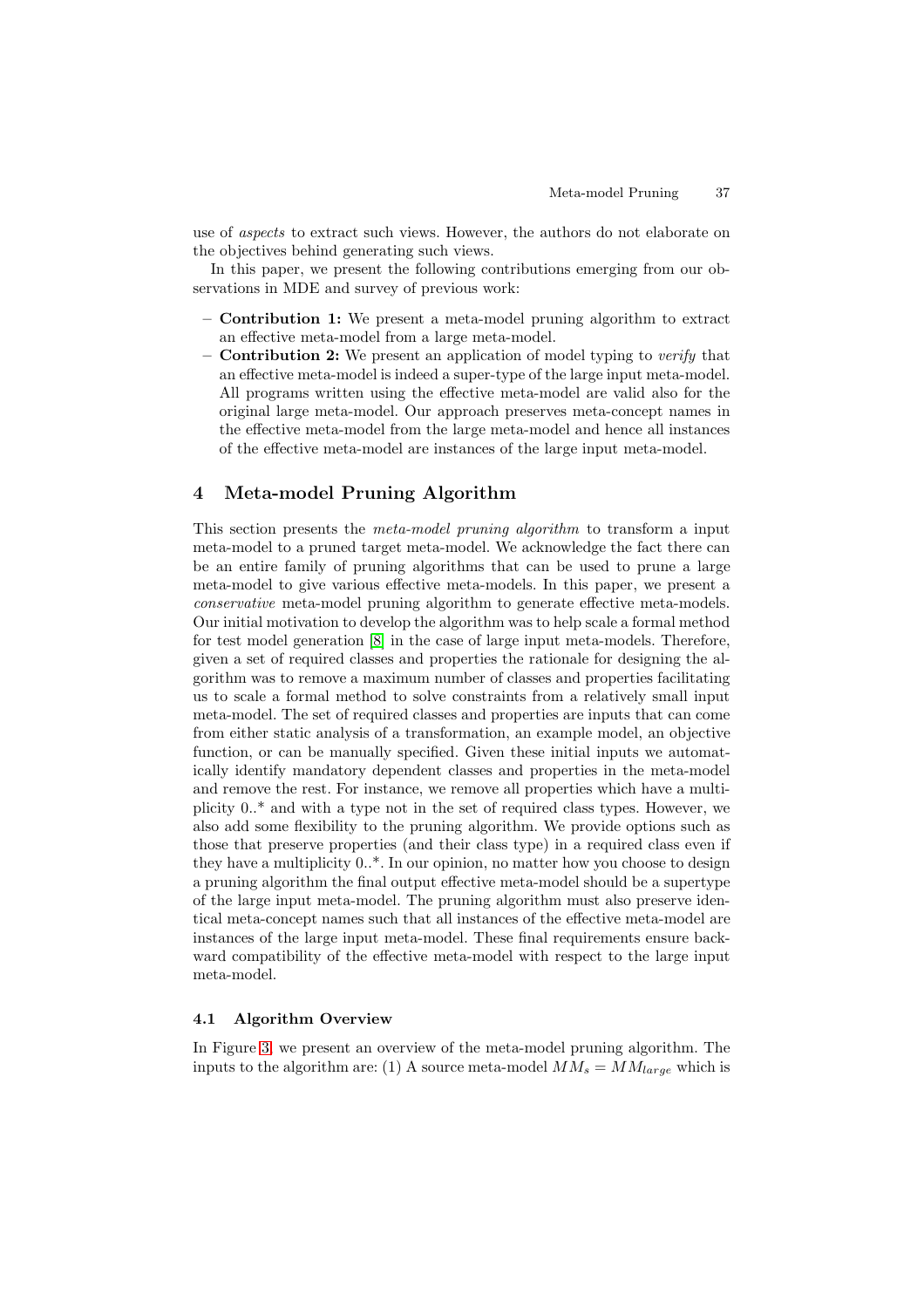also a large meta-model such as the meta-model for Uml with about 246 Classes and 583 properties (in Ecore format) (2) A set of required classes  $C_{req}$  (3) A set of required properties  $P_{req}$ , and (4) A boolean array consisting of parameters to make the algorithm flexible for different pruning options.

The set of required classes  $C_{req}$  and properties  $P_{req}$  can be obtained from various sources as shown in Figure [3:](#page-7-0) (a) A static analysis of a model transformation can reveal which classes and properties are used by a transformation (b) The sets can be directly specified by the user (c) A test objective such as a set of partitions of the meta-model [\[20\]](#page-15-11) is a specified on different properties which can be source for the set  $P_{req}$ . (d) A model itself uses objects of different classes. These classes and their properties can be the sources for  $C_{req}$  and  $P_{req}$ .

The output of the algorithm is a pruned effective meta-model  $MM_t =$  $MM_{effective}$  that contains all classes in  $C_{req}$ , all properties in  $P_{req}$  and their associated dependencies. Some of the dependencies are mandatory such as all super classes of a class and some are optional such as properties with multiplicity 0..\* and whose class type is not in  $C_{req}$ . A set of parameters allow us to control the inclusion of these optional properties or classes in order to give various effective meta-models for different applications. The output meta-model  $MM_{effective}$  is a subset and a super-type of  $MM_s$ .



Fig. 3. The Meta-model Pruning Algorithm Overview

#### <span id="page-7-0"></span>4.2 General Definitions

We present some general definitions we use for describing the meta-model pruning algorithm:

**Definition 1.** A primitive type b is an element in the set of primitives:  $b \in$ {String, Integer, Boolean}.

**Definition 2.** An enumeration type e is a 2-tuple  $e := (name, L)$ , where name is a String identifier, L is a finite set of enumerated literals.

**Definition 3.** A class type c is a 4-tuple  $c := (name, P_c, Super, isAbstract)$ , where name is a *String* identifier,  $P_c$  is a finite set of properties of class c, class  $c$  inherits properties of classes in the finite of classes  $Super$  and  $isAbstract$  is a Boolean that determines if c is abstract.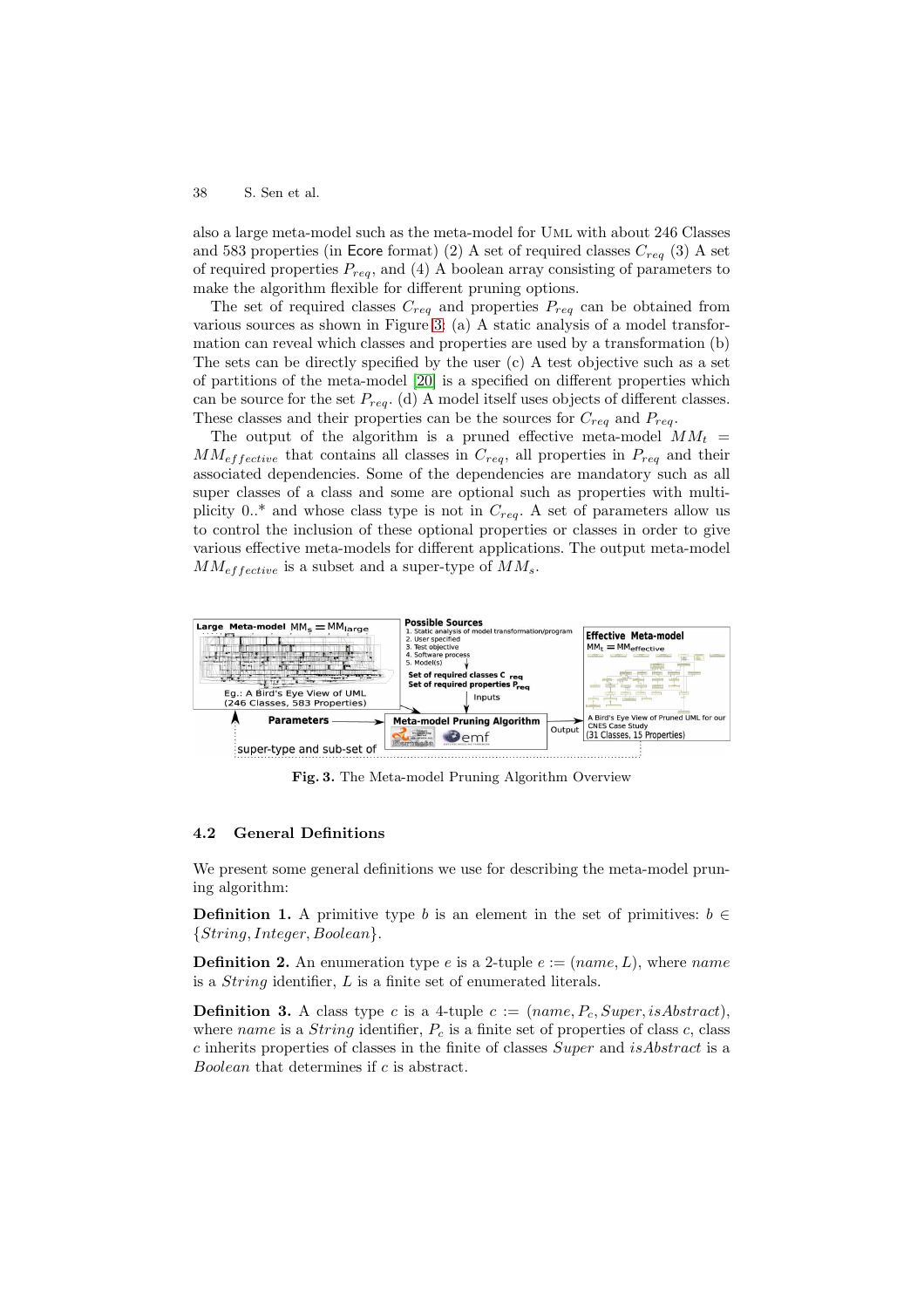**Definition 4.** A meta-model  $MM$  is a 2-tuple  $MM := (T, P, Inv)$ , where T is a finite set of class, primitive, and enumeration types,  $P$  is a set of properties, Inv is a finite set of invariants.

Type Operations: The operations on types used in this paper are: (a) t.isInstance $Of(X)$  that returns true if t is of type X or inherits from X. (b) t.allSuperClasses(), if t.isInstanceOf(Class), returns the set of all its super classes t.Super including the super classes of its super classes and so on (multilevel).

**Definition 5.** A property p is a 7-tuple  $p := (name, oC, type, lower,$ upper, opposite, is Composite), where name is a String identifier, oC is a reference to the owning class type, type is a reference to the property type, lower is a positive integer for the lower bound of the multiplicity, upper is the a positive integer for the upper bound of the multiplicity, *opposite* is a reference to an opposite property if any, and isComposite determines if the objects referenced by p are composite (No other properties can contain these objects).

Property Operations: The operations on properties in this paper is  $p.isConstrained()$  which returns true if constrained by any invariant i such that  $p \in i.P_I$ . This is checked for all invariants  $i \in MM.Inv$ .

**Definition 6.** An invariant I is a 3-tuple  $c := (T_I, P_I, Expression)$ , where  $T_I$ is the set of types used in the invariant I and  $P_I$  is the set of properties used in I. An Expression is a function of  $T_I$  and  $P_I$  that has a boolean value. The Expression is often specified in a constraint language such as OCL [\[15\]](#page-15-6).

Note: Throughout the section, we use the *relational dot-operator* to identify an element of a tuple. For example, we want to refer to the set of all types in a meta-model we use the expression  $MM.T$ , or  $MM.P$  to refer to the set of all properties. Also, we do not consider user-defined meta-model operations or its argument signatures in our approach.

#### 4.3 The Algorithm

The meta-model pruning algorithm (shown in Algorithm 1 has four inputs: (a) A source meta-model  $MM_s$  (b) Initial set of required types  $T_{req}$  (c) Initial set of required properties  $P_{req}$  (d) The top-level container class type  $C_{top}$ . (e) Parameter which is a Boolean array. Each element in the array corresponds to an option to add classes or properties to the required set of classes and properties. In this paper, we consider three such options giving us a Parameter vector of size 3.

The output of the algorithm is the pruned target meta-model  $MM_t$ . We briefly go through the working of the algorithm. The target meta-model  $MM_t$  is initialized with the source meta-model  $MM_s$ . The algorithm is divided into three main phases: (1) Computing set of all required types  $T_{req}$  in the meta-model, (2) Set of all required properties  $P_{req}$  in the meta-model (3) Removing all types and properties not that are not in  $T_{req}$  and  $P_{req}$ .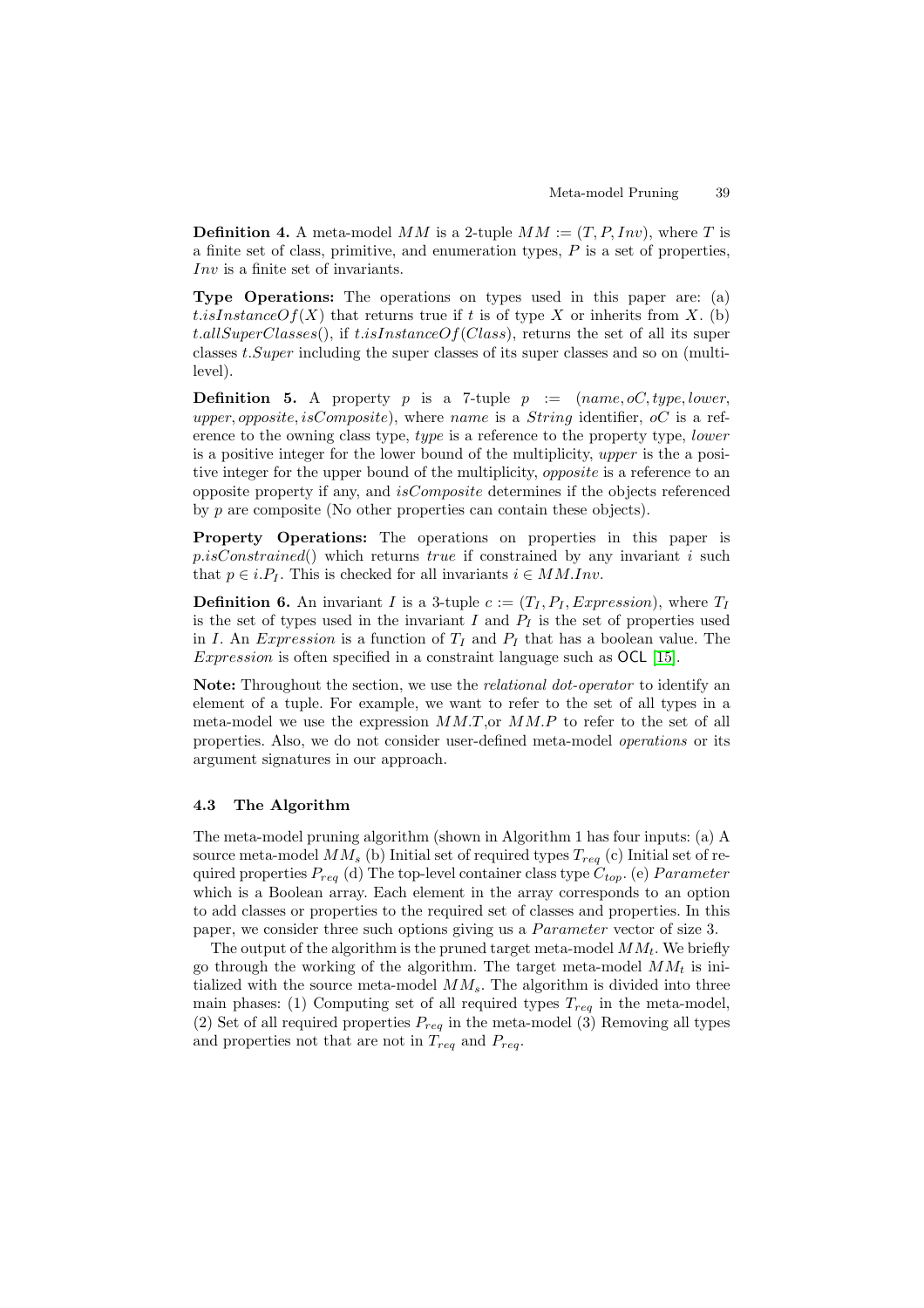The first phase of the algorithm involves the computation of the entire set of required types  $T_{req}$ . The initial set  $T_{req}$  is passed as a parameter to the algorithm. We add the top-level container class  $C_{top}$  of  $MM_s$  to the set of required types  $T_{req}$ as shown in Step 2. In Step 3, we add the types of all required properties  $P_{req}$  to the set of required types  $T_{req}$ . In Step 4, we add types of all mandatory properties to  $T_{req}$ . Types of all properties with *lower bound greater than zero* are added to the set of required types  $T_{req}$  (Step 4.1). Similarly, if a property is constrained by an invariant in  $MMInv$  then its type is included in  $T_{req}$  as shown in Step 4.2. If a property has an opposite type then we include the type of the opposite property, the owning class of the opposite property, and the type of the property to  $T_{req}$  in Step 4.3. The algorithm provides three options to add types of properties with lower multiplicity zero and are of type Class, PrimitiveType, and Enumeration respectively. The inclusion of these types is depicted in Steps 4.4, 4.5, and 4.6. The truth values elements of the Parameter array determine if these options are used. These options are only examples of making the algorithm flexible. The Parameter array and the options can be extended with general and user-specific requirements for generating effective meta-models. After obtaining  $T_{req}$  we add all its super classes across all levels to the set  $T_{req}$  as shown in Step 5.

The second phase of the algorithm consists of computing the set of all required properties  $P_{req}$ . Inclusion of mandatory properties are depicted from Step 6.1 through Step 6.5. In Step 6.1, we add all properties whose type are in  $T_{req}$ to  $P_{reg}$ . In Step 6.2 we add all properties whose owning class are in  $T_{reg}$  to  $P_{req}$ . In Step 6.3, we add properties with lower multiplicity greater than zero to  $P_{req}$ . If a property is constrained by a constraint in  $MMInv$  we add it to  $P_{req}$  as depicted in Step 6.4. We add the opposite property of a required property to  $P_{rea}$ . Finally, based on the options specified in the Parameter array, the algorithm adds properties to  $P_{req}$  with lower multiplicity zero and other characteristics.

In the third phase of the algorithm we remove types and properties from  $MM_t$ . In Step 7, we remove all properties that are not in  $P_{req}$  (Step 7.1) and all properties who's types are not in  $T_{req}$  (Step 7.2). In Step 8, we remove all types not in  $T_{req}$ . The result is an effective meta-model in  $MM_t$ . In Section [5,](#page-11-0) we present model typing for meta-models to show that  $MM_t$  is a super-type of  $MM_s$ . As a result, any program written with  $MM_t$  can be executed using models of  $MM_{s}$ .

#### 4.4 Implementation

The meta-model pruning algorithm has been implemented in Kermeta [\[21\]](#page-15-12). Kermeta is a language for specifying metamodels, models, and model transformations that are compliant to the Meta Object Facility(MOF) standard [\[22\]](#page-15-13). The tool supports input meta-models in the Eclipse Modelling Framework's (EMF) [\[12\]](#page-15-3) Ecore meta-modelling standard. The tool with usage instructions is available for download [\[23\]](#page-15-14).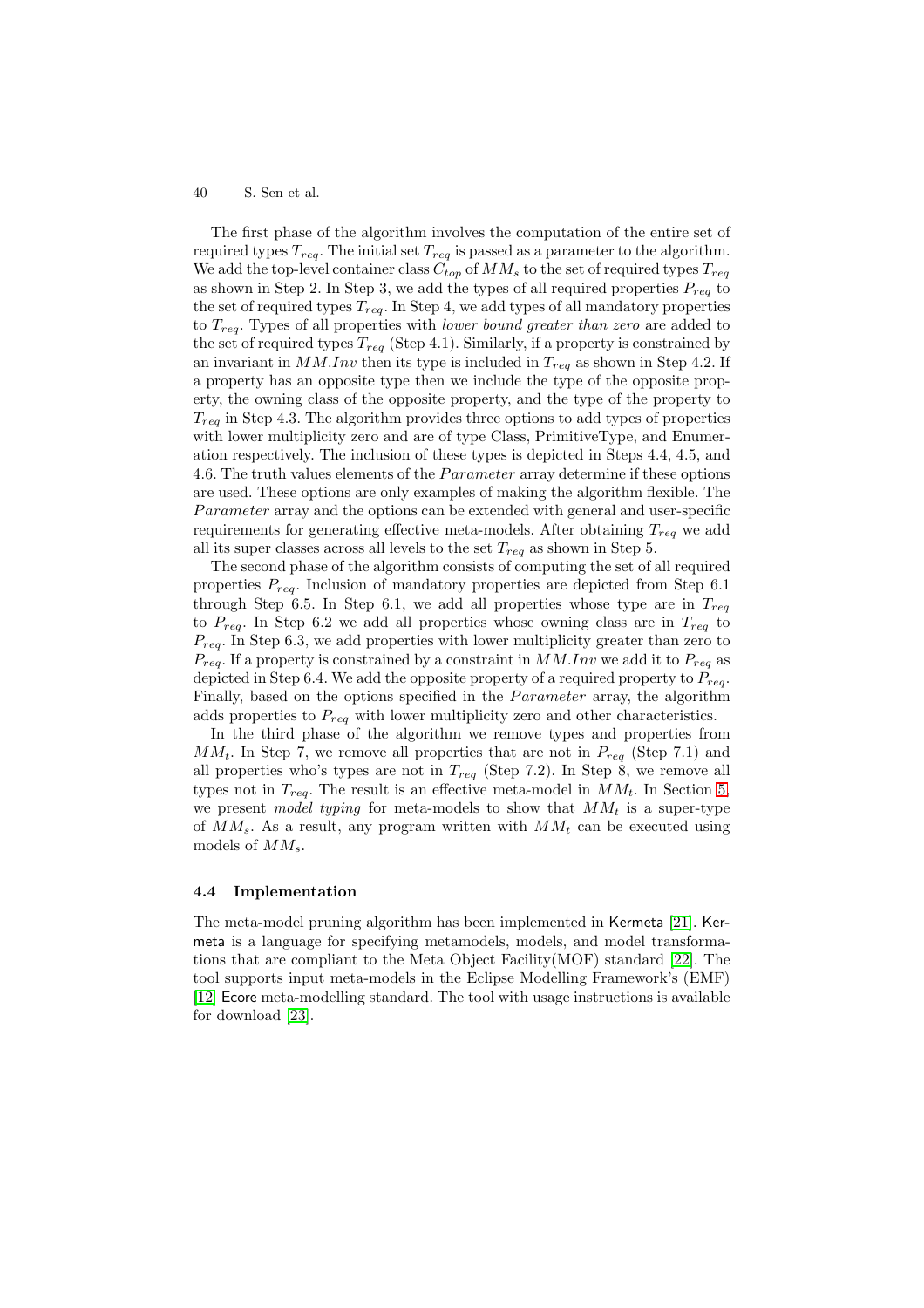```
Algorithm 1. metamodelPruning(MM_s, T_{eq}, P_{req}, C_{top}, Parameter)
  1. Initialize target meta-model MM_tMM_t \leftarrow MM_s2. Add top-level class into the set of required types
  T_{req} \leftarrow T_{req} \cup C_{top}3. Add types of required properties to set of required types
  \label{eq:pred} P_{req}.each \{p | T_{req} \leftarrow T_{req} \cup p.\textit{type}\}4. Add types of obligatory properties
  MM_t.P.each{p|}4.1 (p.lower > 0) \implies \{T_{req} \leftarrow T_{req} \cup p_type\}4.2 (p.isConstrained(MM_t.Inv)) \implies \{T_{req} \leftarrow T_{req} \cup p_type\}4.3 (p.opposite! = \phi) \implies {T_{req} \leftarrow T_{req} \cup p.type, T_{req} \leftarrow T_{req} \cupp.\text{opposite}.type, T_{req} \leftarrow T_{req} \cup p.\text{opposite}.oC\}Option 1: Property of type Class with lower bound 0
  if Parameter[0] == True then
    4.4 (p.lower == 0 and p.type.isInstanceOf(Class)) \implies {T_{reg} \leftarrow T_{reg} \cup p.type}
  end if
  Option 2: Property of type PrimitiveType with lower bound 0
  if Parameter[1] == True then
     4.5 (p.lower == 0 and p.type.isInstanceOf(PrimitiveType)) \implies {T<sub>req</sub> ←
     T_{req} \cup p.type\}end if
  Option 3: Property of type Enumeration with lower bound 0
  if Parameter[2] == True then
     4.6 (p.lower == 0 and p.type.isInstanceOf(Enumeration)) \implies \{T_{req} \leftarrow T_{req} \cupp.type}}
  end if
  5. Add all multi-level super classes of all classes in T_{req}MM_t.T.each{t | t.isInstanceOf(Class) } \implies t.allSuperClasses.each {s|T<sub>req</sub> ←
  T_{req} \cup s}
  6. Add all required properties to P_{req}MM_t.P.each{p|}6.1 (p.\text{type} \in T_{req}) \implies \{P_{req} \leftarrow P_{req} \cup p\}6.2 (p.oC \in T_{req}) \implies \{P_{req} \leftarrow P_{req} \cup p\}6.3 (p.lower > 0) \implies P_{req} \leftarrow P_{req} \cup p6.4 (p.isConstrained(MM_t.Inv)) \implies {P_{req}} \leftarrow P_{req} \cup p6.5 (p.\textit{opposite!} = \phi) \implies \{P_{req} \leftarrow P_{req} \cup p, P_{req} \leftarrow P_{req} \cup p.\textit{opposite}\}\Option 1: Property of type Class with lower bound 0
  if Parameter[0] == True then
     6.6 (p.lower == 0 and p_type.isInstanceOf(Class)) \implies {P_{req}} \leftarrow {P_{req}} \cup pend if
  Option 2: Property of type PrimitiveType with lower bound 0
  if Parameter[1] == True then
     6.7 (p.lower == 0 and p.type.isInstanceOf(PrimitiveType)) \implies {P<sub>req</sub> ←
     P_{req} \cup p}
  end if
  Option 3: Property of type Enumeration with lower bound 0
  if Parameter[2] == True then
    6.8 (p.lower == 0andp.type.isInstanceOf(Enumeration)) \implies {P<sub>req</sub> ← P<sub>req</sub> ∪
    p}}
  end if
  7. Remove Properties
  MM_t.P.each\{p|7.1 p \notin P_{req} \implies (t.P \leftarrow t.P - p)7.2 p.type \notin T_{req} \implies (t.P \leftarrow t.P - p)}
  8. Remove Types
  MM_t.T. each \{ t | t \notin T_{req} \implies MM_t.T \leftarrow MM_t.T - t \}
```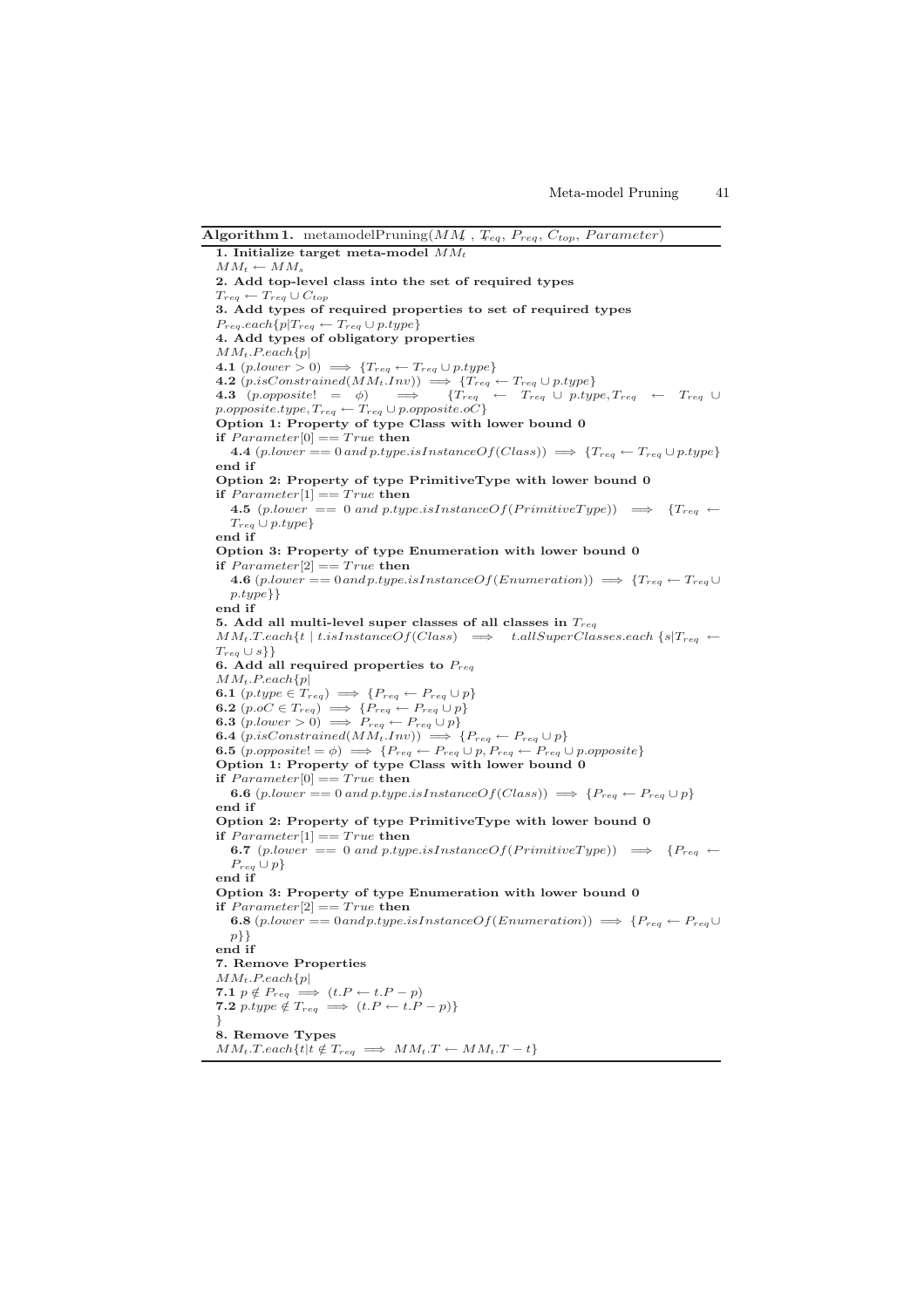## <span id="page-11-0"></span>5 Model Typing

In the section we describe the notion of *model typing*. We use model typing to verify that meta-model pruning algorithm indeed generates a super-type of the input meta-model. Model typing corresponds to a simple extension to objectoriented typing in a model-oriented context [\[24\]](#page-15-15). A model typing is a strategy for typing models as collections of interconnected objects while preserving type conformance, used as a criterion of substitutability.

The notion of model type conformance (or substitutability) has been adapted and extended to model types based on Bruce's notion of type groups and type group matching [\[25\]](#page-15-16). The matching relation, denoted  $\langle #, \rangle$  between two metamodels defines a function of the set of classes they contain according to the following definition:

Metamodel M' matches another metamodel M (denoted  $M' \leq H$ ) iff for each class  $C$  in  $M$ , there is one and only one corresponding class  $C'$  in M' such that every property p and operation op in M.C matches in  $M'C'$  respectively with a property p' and an operation op' with parameters of the same type as in M.C.

This definition is adapted from [\[24\]](#page-15-15) and improved here by relaxing the constraint related of the name-dependent conformance on properties and operations.

Let's illustrate model typing with two metamodels  $M$  and  $M'$  given in Figures [4](#page-12-1) and [5.](#page-12-2) These two metamodels have properties and references that have different names. The metamodel M' has additional elements compared to the metamodel M.

 $C1 \leq H$  COne because for each property COne.p of type D (namely, *COne.name* and *COne.aCTwo*), there is a matching property *C1.q* of type D' (namely, C1.id and C1.aC2), such that  $D' \leq \# D$ .

Thus,  $C1 \leq H$  COne requires  $D' \leq H$  D:

- $COne.name$  and  $C1.id$  are both of type *String*.
- COne.aCTwo is of type CTwo and C1.aC2 is of type C2, so C1  $\lt\#$ COne requires  $C2 < \#$  CTwo. And,  $C2 < \#$  CTwo is true because CTwo.element and C2.elem are both of type String.

Thus, matching between classes may depend on the matching of their related dependent classes. As a consequence, the dependencies involved when evaluating model type matching are heavily cyclical [\[26\]](#page-15-17). The interested reader can find the details of matching rules used for model types in [\[26\]](#page-15-17).

In Section [6,](#page-12-0) we illustrate the use of model typing integrated in the model transformation language Kermeta. We show that transformations written using the effective meta-model are also valid for models of the original large metamodel.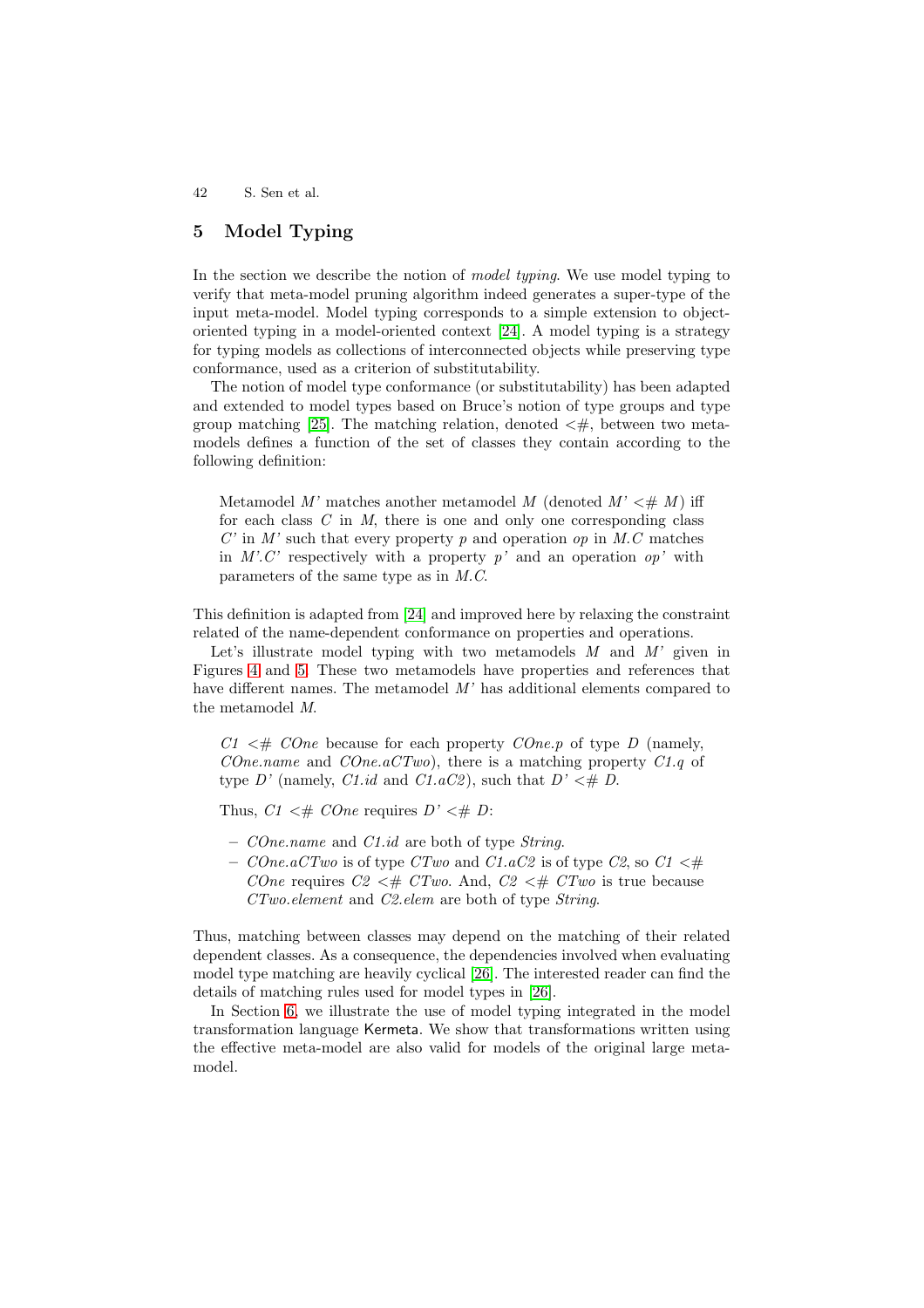<span id="page-12-2"></span>Meta-model Pruning 43



<span id="page-12-1"></span>

Fig. 4. Metamodel *M* Fig. 5. Metamodel *M*'

## <span id="page-12-0"></span>6 Application

We apply the meta-model pruning algorithm to generate an effective meta-model to specify test models for model transformations. The model transformation in our case study is from the French National Space Agency (CNES) to generate embedded systems code from a set of input models. The project is sponsored by the DOMINO project of ANR. We do not discuss the transformation in detail in this paper. We, however, highlight that the transformation uses a subset of Uml Activity diagram models. Our algorithm extracts an effective meta-model with the ultimate objective of testing the transformation. Testing can be done either by manually specifying test models or automatically generating them based on the technique in [\[8\]](#page-14-9). We do not elaborate on the testing phase in this paper.

```
package cnesTransfoMain ;<br>require "http://www.eclipse.org/uml2/2.1.2/UML"
 class Main {<br>
operation main() : Void is do<br>
var rep : EMFRepository intr EMFRepository.new<br>
var res : kermeta::persistence ::EMFResource<br>
res ?= rep.getResource ("model.uml")<br>
var inputModel : uml::Model //Input UML Mod
−−−−−−−−−−−−−−−−−−−−−−−−−
package cnesPackage ;
require UMLCNES ;
class Transfo<MT : UMLCNES> { // Code g en e r a to r . . .
operation g e n e ra t eC o d e ( s o u r c e : MT : : Model ) : Void i s do
... end }
```
Listing 1. Kermeta Transformation to Demonstrate use of Effective Meta-model

The result of executing the algorithm with no options (no parameter specified) is the bare-minimum effective meta-model shown in Figure [6.](#page-13-0) A bare minimum effective meta-model , in our case, is sufficient to specify input models for the transformation. The meta-model is generated using an initial set of required classes  $C_{req}$ . All elements of  $C_{req}$  are provided as input the the pruning algorithm in the set  $T_{req}$  such that  $C_{req} \in T_{req}$ . The classes in  $C_{req}$  are shown within red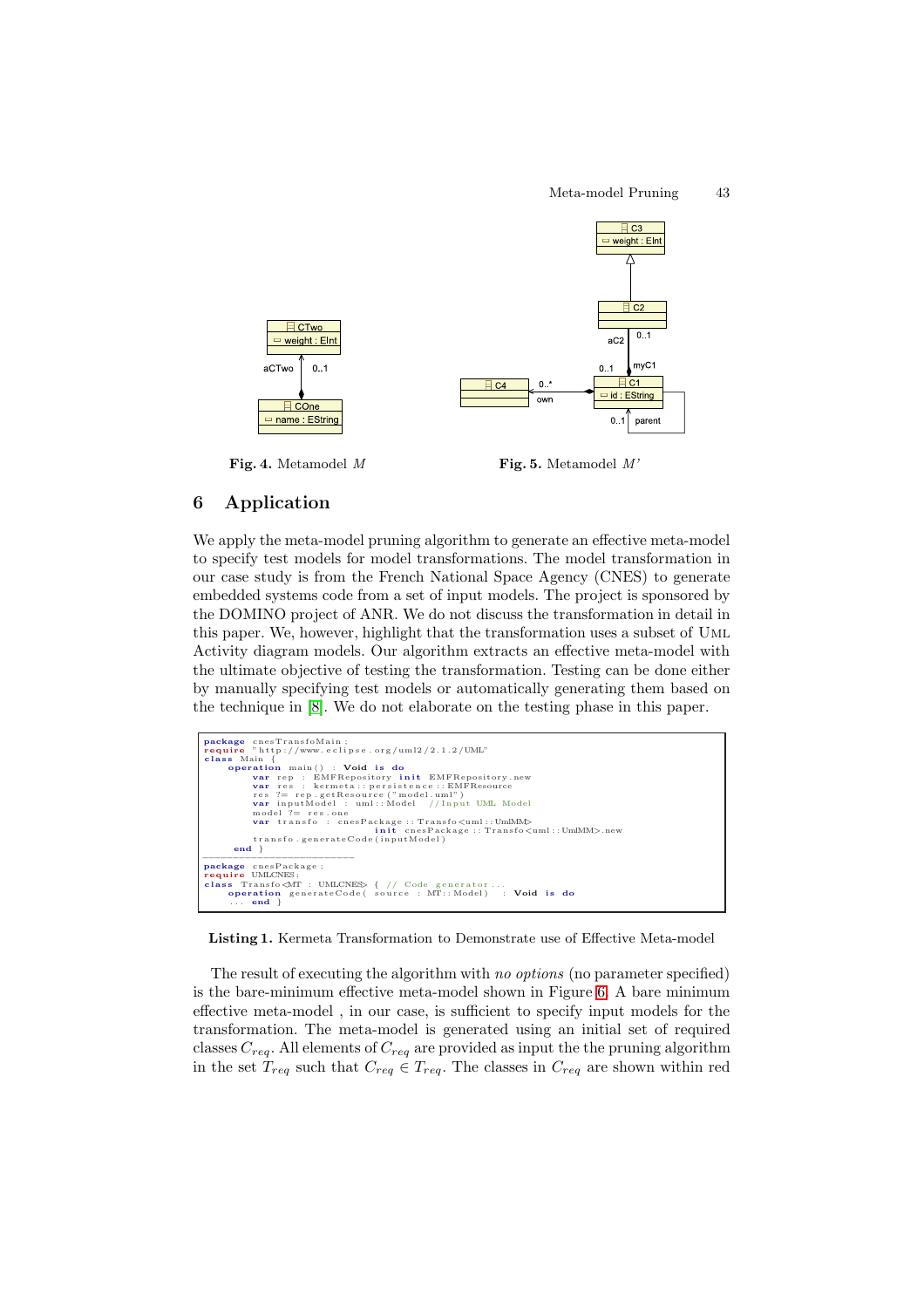boxes in Figure [6.](#page-13-0) The top-level class  $C_{top} = Model$  is specified in a green-dashed box. In the pruned meta-model we observe that all disjoint subgraphs of the Uml meta-model are removed such as Uml State Machines, Uml Class Diagrams, and Uml Use Case Diagrams preserving only a subset of Uml Activity diagram.

We call the resulting  $MM_{effective}$  of UML, UMLCNES. We can verify that UmlCnes is a super-type of Uml using the notion of model types described in Section [5.](#page-11-0) The type checking rules for model types has been integrated into the typing system of the modelling and model transformation language Kermeta [\[21\]](#page-15-12). We can write a transformation using UmlCnes as the input domain as shown in listing 1. The package cnesTransfoMain calls the generateCode operation (in package cnesPackage) with an Uml input model. However, the transformation is defined for the UmlCnes meta-model. The transformation will still execute since UmlCnes is a super-type of Uml. Test models can also be developed as instances of UmlCnes and transformed to Uml without loss of information.

The pruning algorithm is *flexible*. We briefly illustrate this by pruning UML for the different options presented in the paper. In Table [1](#page-14-10) we summarize the number of classes and properties for the different options of the meta-model pruning algorithm. The algorithm can be used to generate different effective meta-models with various applications. For example, another option that is not dealt with in this paper could be inclusion of all possible containers of a property to the set of required types. Options can be used to relax or tighten the pruning for applications where model transformations may evolve and use more concepts that initially perceived.



<span id="page-13-0"></span>Fig. 6. The Effective Uml Activity Diagram Meta-model for the CNES Case Study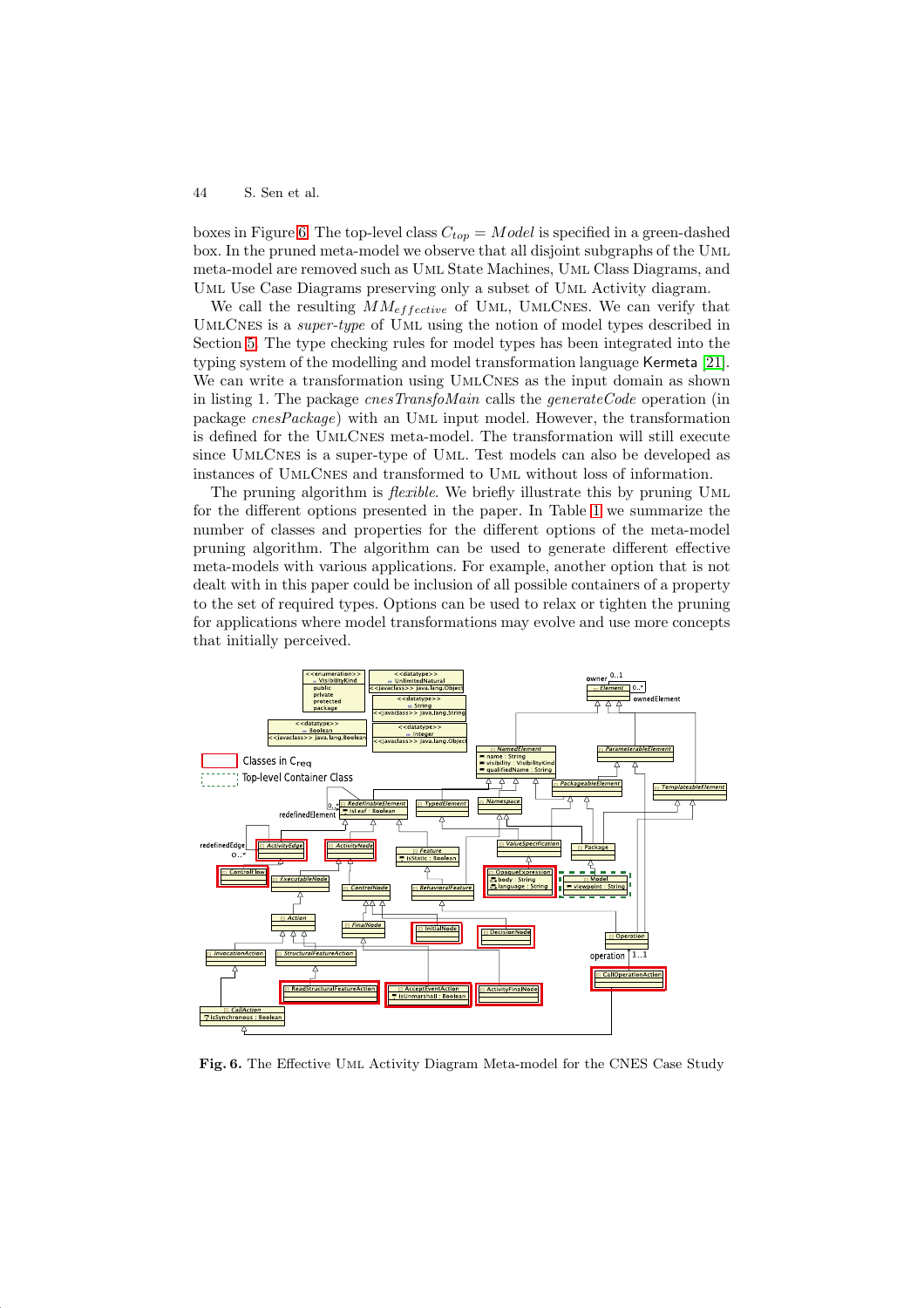Table 1. Meta-model Pruning Results for Options

<span id="page-14-10"></span>

|                      |     |  |    |    | Original Uml No Option Option 1 Option 2 Option 3 |
|----------------------|-----|--|----|----|---------------------------------------------------|
| Number of Classes    | 246 |  |    |    |                                                   |
| Number of Properties | 583 |  | 26 | 30 |                                                   |

## <span id="page-14-6"></span>7 Conclusion

Deriving effective modelling domains is an ubiquitous need in MDE. There are several existing ways such as invariants, pre-conditions and hard-coded knowledge in model editors such as TOPCASED to obtain some form of an effective modelling domain. Most of these approaches patch up the modelling domain with constraints or code to obtain a constrained or effective modelling domain. In this paper, we present an algorithm to extract an effective meta-model from a large meta-model via pruning the large meta-model. Very much like extracting the meta-model of a transient DSML. The input to the algorithm includes the large meta-model and a set of required classes and properties. The algorithm finds all mandatory dependencies between these required concepts. It then prunes the large meta-model such that only the required concepts and its mandatory dependencies are preserved. The flexible algorithm also allows inclusions of non-mandatory properties. The effective meta-model typically has fewer classes and properties compared to the input meta-model and is a super-type of the input meta-model. Therefore, any program written for the effective meta-model will also accept models of the large meta-model. In the future, we would like to integrate the meta-model pruning algorithm to dynamically generate an effective meta-model in MDE tool chains such as editors and transformations. There is also scope for adding more options to control the generation of an effective meta-model for various objectives.

### <span id="page-14-3"></span><span id="page-14-0"></span>References

- <span id="page-14-1"></span>1. OMG: UML 2.0 Specfication, <http://www.omg.org/spec/UML/2.0/>
- <span id="page-14-2"></span>2. Fuentes-Fernández, L., Vallecillo-Moreno, A.: An introduction to uml profiles. UP-GRADE, European Journal for the Informatics Professional 5(2), 5–13 (2004) 3. OMG: UML Profile Catalog,
- <span id="page-14-4"></span>[http://www.omg.org/technology/documents/profile\\_catalog.htm](http://www.omg.org/technology/documents/profile_catalog.htm)
- 4. van Deursen, A., Klint, P., Visser, J.: Domain-specific languages: an annotated bibliography. SIGPLAN Not. 35(6), 26–36 (2000)
- <span id="page-14-5"></span>5. Solberg, A., France, R., Reddy, R.: Navigating the metamuddle. In: Proceedings of the 4th Workshop in Software Model Engineering, Montego Bay, Jamaica (2005)
- <span id="page-14-7"></span>6. Niaz, I.A., Tanaka, J.: Code generation from uml statecharts. In: Proc. 7 th IASTED International Conf. on Software Engineering and Application (SEA 2003), Marina Del Rey, pp. 315–321 (2003)
- <span id="page-14-8"></span>7. Baudry, B., Ghosh, S., Fleurey, F., France, R., Traon, Y.L., Mottu, J.M.: Barriers to systematic model transformation testing. Communications of the ACM (2009)
- <span id="page-14-9"></span>8. Sen, S., Baudry, B., Mottu, J.M.: On combining mullti-formalism knowledge to select test models for model transformaion testing. In: ACM/IEEE International Conference on Software Testing, Lillehammer, Norway (April 2008)